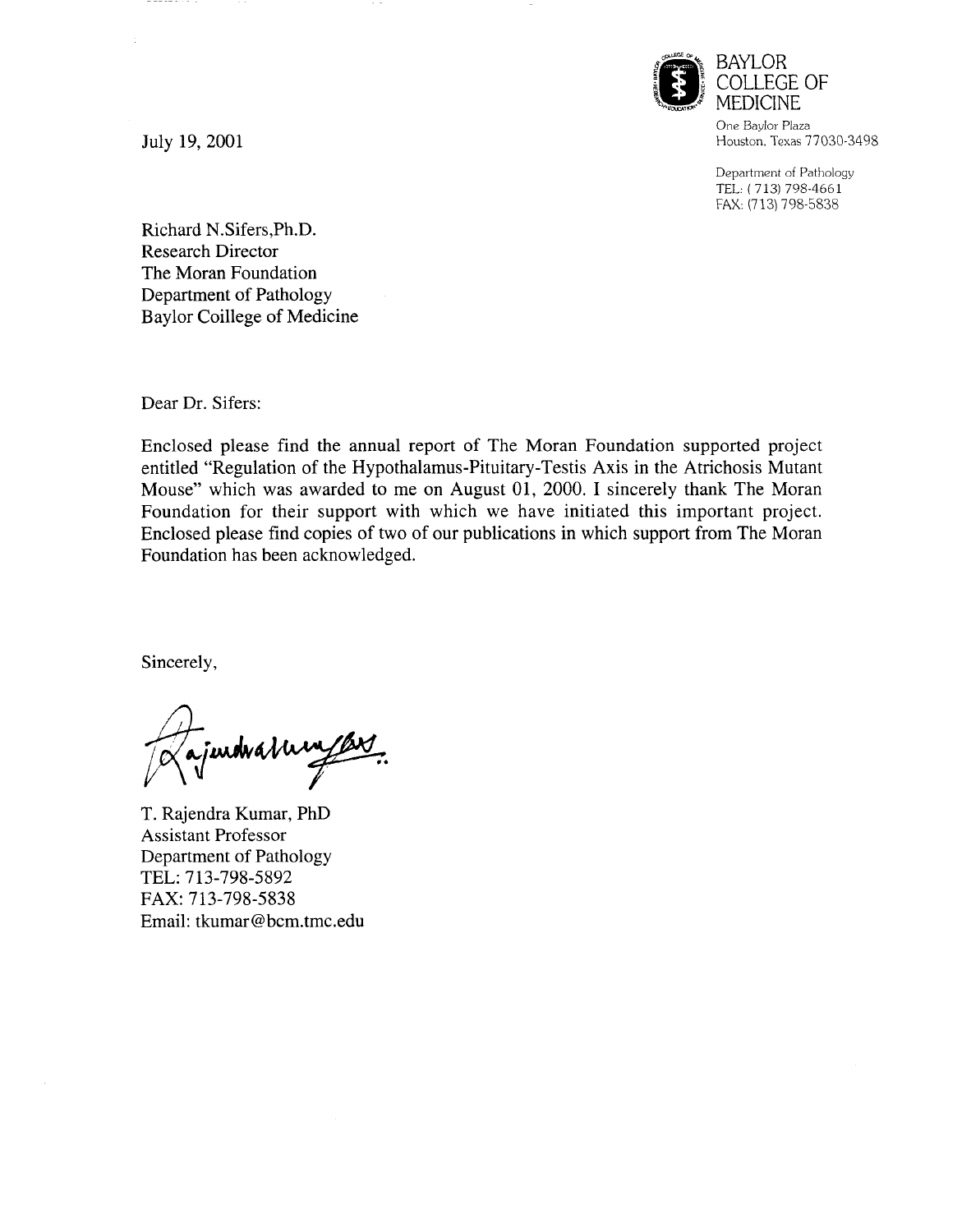## **Annual Report of the project:**

## **"Regulation of the Hypothalamus-Pituitary- Testis Axis in the Atrichosis Mutant Mouse"**

**August 01, 2000-July 31, 2001**

T. Rajendra Kumar, Ph.D. Assistant Professor Department of Pathology Baylor College of Medicine Houston, TX 77030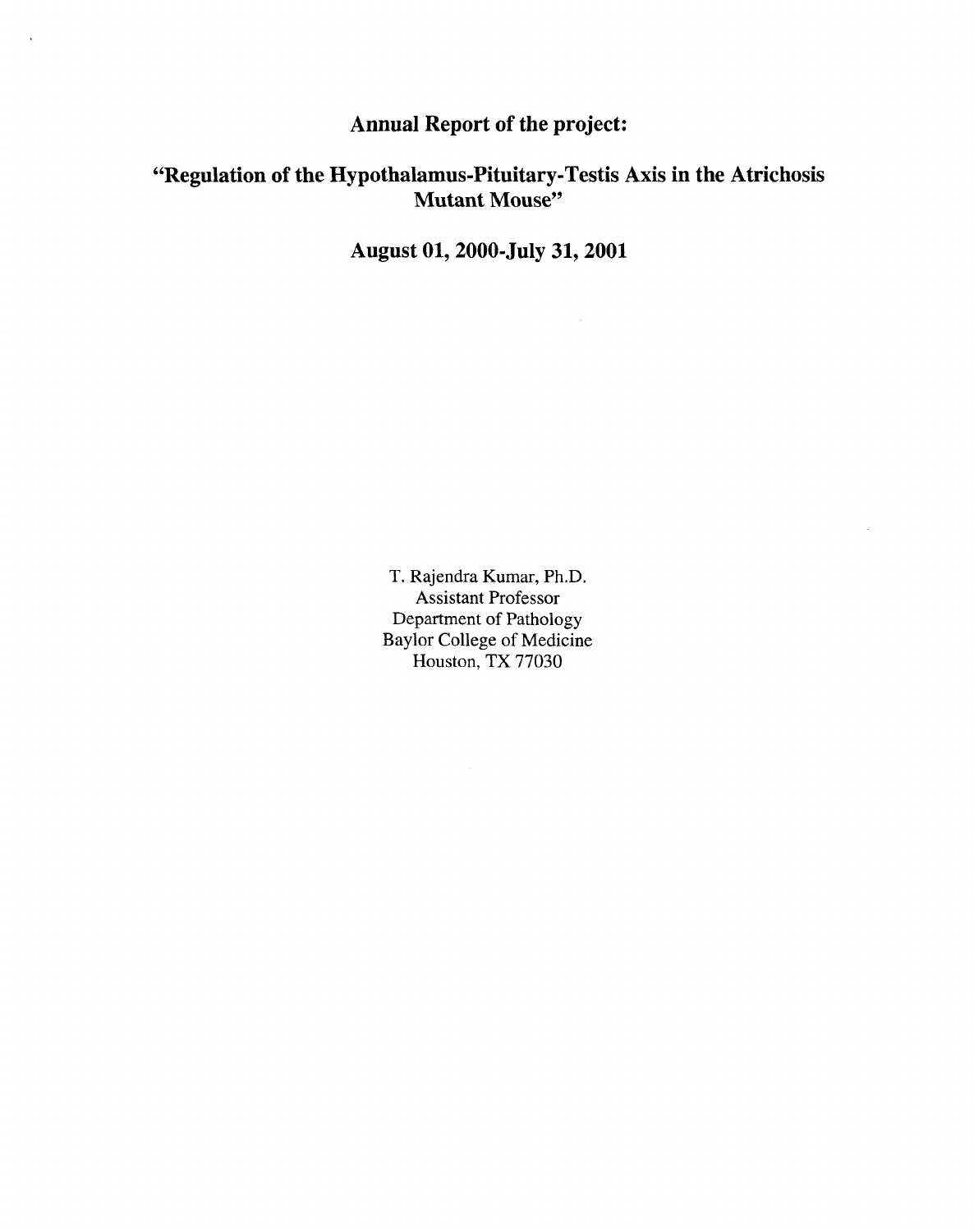## Summary of the Project

The project consists of 3 Specific Aims that were all initiated in one year. We have made substantial progress on two of the three Specific Aims and completed Specific Aim 3.

Specific Aim 1: Characterize the testicular phenotypes in *at* mutant mice. We have successfully generated multiple breeding lines of at/+ male and female mice. The hairless phenotype is clearly obvious in homozygosity. We have performed morphological and histological analyses of the testes samples obtained from WT and mutant mice. Further, we have developed methods to isolate total RNA from single testis (6-9 mg) isolated from the mutant mice at both 7 days and 42 days. These RNA pools are currently being tested for functional differences in gene expression patterns in the testis of *at* mice. We have also performed cardiac bleedings from the mutant mice at 42 days and collected serum samples. These will be used for steroid and gonadotropin assays.

Specific Aim 2: Examine the pituitary gonadotropin gene expression in at mutant mice. Pituitary glands were isolated form the same mice from which blood and testes were collected. We have successfully developed dot blot methods to quantify RNA expression from single pituitary glands  $(< \text{1mg})$ . We can pick up messages for LH beta, FSH beta gonadotropin sub unit genes from as small as half a pituitary gland. Weare waiting to collect few more pituitaries from *at* mice to complete these studies.

Specific Aim 3: Analyze the hypothalamic monoamine content in *at* mutant mice by biochemical methods using RP-HPLC analysis. We have completed these studies. First, we have standardized the hypothalamic extraction methods and standardized all the conditions for a complete and quick separation of monoamines, dopamine, serotonin, and metabolic products of dopamines. The entire hypothalamus was used for each extraction (500  $\mu$ l) using perchloric acid method. Approximately 50  $\mu$ l were injected on to the column. Between retention time 2-14 minutes, all the above mentioned hypothalamic components are separated with no background/base line problems. There were no differences between wt and *at* mutant mice hypothalami. Therefore, the testicular defects in at mice are not due to changes in hypothalamic neurotransmitters related to reproduction.

We believe that our further analyses will establish whether the defects are due to changes in gonadotropin gene expression (i.e. extra-gonadal) or inherent to testis itself (i.e. intra-gonadal) in *at* mutant mice. Clearly, the studies initiated in this project through the support from The Moran Foundation have immense potential and form the basis for all our future investigations of this project.